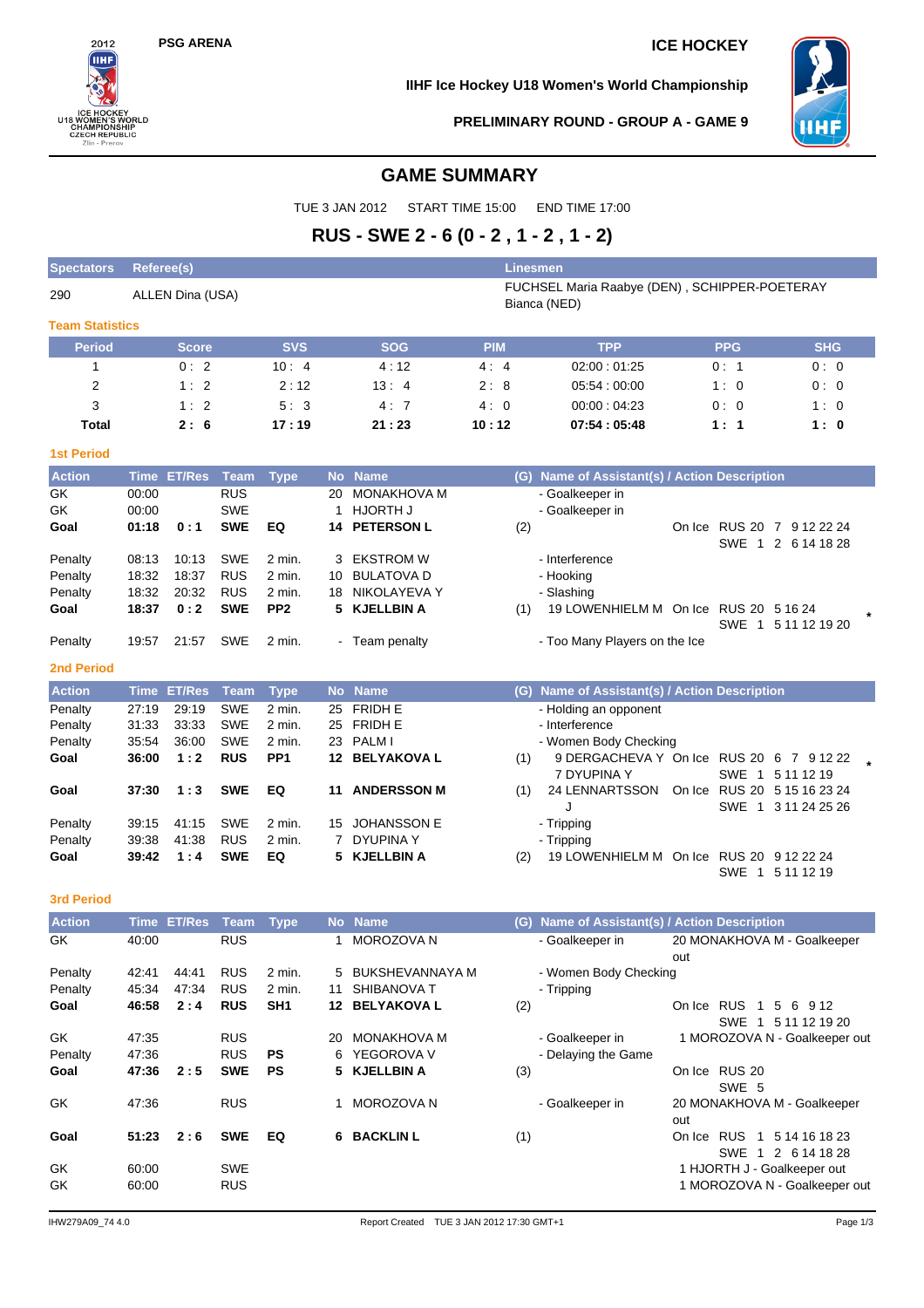

## **IIHF Ice Hockey U18 Women's World Championship**



## **PRELIMINARY ROUND - GROUP A - GAME 9**

## **Goalkeeper Records**

## **Team : RUS - Russia Team : SWE - Sweden**

| No Name                | <b>SOG</b> | <b>SVS</b> | <b>MIP</b> | No Name           | SOG SVS | <b>MIP</b> |
|------------------------|------------|------------|------------|-------------------|---------|------------|
| 20 MONAKHOVA Margarita |            | 12         | 40:01      | 1 HJORTH Jessica  | 19      | 60:00      |
| 1 MOROZOVA Nadezhda    |            | 5          | 19:59      | 30 BESSELING Sara |         |            |

#### **Game Statistics**

Г

| Team: RUS (white)              |                                       |              |              |                |                         |                |             |          |       |          |                      |                |           |             |             |
|--------------------------------|---------------------------------------|--------------|--------------|----------------|-------------------------|----------------|-------------|----------|-------|----------|----------------------|----------------|-----------|-------------|-------------|
|                                | <b>Head Coach: ULYANKIN Alexander</b> |              |              |                |                         |                |             |          |       |          | <b>Shots on Goal</b> |                |           |             |             |
| <b>No Pos</b>                  | <b>Name</b>                           | G            | A            | P              | <b>PIM</b>              | FO+            | FO-         | $FO+/-$  | FO%   | 1        | $\overline{2}$       | $\overline{3}$ | <b>OT</b> | <b>TS</b>   | $+/-$       |
| 5 D                            | BUKSHEVANNAYA Maria +A                | 0            | 0            | $\Omega$       | $\overline{2}$          | 0              | $\Omega$    | 0        | 0.00  | $\Omega$ | $\Omega$             | 0              |           | 0           | $-1$        |
| $\mathsf{F}$<br>11             | SHIBANOVA Tatvana                     | 0            | 0            | 0              | 2                       | 0              |             | $-1$     | 0.00  | 0        | $\overline{2}$       | 0              |           | 2           | $\mathbf 0$ |
| F<br>15                        | <b>BAIBAKOVA Xenia</b>                | 0            | 0            | $\Omega$       | 0                       | 4              | 13          | -9       | 23.53 | 0        | $\Omega$             | $\Omega$       |           | 0           | $-1$        |
| F<br>19                        | SHEPELINSKAYA Maria                   | 0            | 0            | $\Omega$       | $\mathbf 0$             | 0              | $\Omega$    | 0        | 0.00  | 0        | $\mathbf 0$          | 0              |           | 0           | $\mathbf 0$ |
| 24 D                           | SHIBANOVA Anna                        | $\Omega$     | $\Omega$     | $\Omega$       | $\Omega$                | $\Omega$       | $\Omega$    | 0        | 0.00  | $\Omega$ | $\Omega$             | $\Omega$       |           | $\Omega$    | $-3$        |
| D<br>6                         | YEGOROVA Viktoriya                    | 0            | 0            | 0              | 0                       | 0              | $\Omega$    | 0        | 0.00  | 0        | 0                    | 0              |           | 0           | $+1$        |
| $\mathsf{F}$<br>$\overline{7}$ | DYUPINA Yevgenia                      | 0            |              |                | $\overline{2}$          | 0              | $\mathbf 0$ | 0        | 0.00  |          | $\mathbf 0$          | 0              |           | 1           | $-1$        |
| F<br>9                         | DERGACHEVA Yelena (BP)                | 0            |              |                | $\mathbf 0$             | $\overline{2}$ |             | $-5$     | 22.22 |          | 5                    | 0              |           | 6           | $-1$        |
| F<br>12                        | BELYAKOVA Lyudmila                    | 2            | 0            | $\overline{2}$ | $\mathbf 0$             | 11             | 3           | 8        | 78.57 |          | 4                    | $\overline{2}$ |           | 7           | $-1$        |
| 22 D                           | GONCHARENKO Angelina +A               | $\Omega$     | 0            | $\Omega$       | $\Omega$                | $\mathbf 0$    | $\Omega$    | 0        | 0.00  | $\Omega$ | 1                    | $\Omega$       |           | 1           | $-2$        |
| 8<br>D                         | <b>BATALOVA Maria</b>                 | 0            | 0            | 0              | 0                       | 0              | 0           | 0        | 0.00  | 0        | 0                    | 0              |           | 0           | 0           |
| 14 F                           | AKMANAYEVA Tatyana                    | 0            | 0            | 0              | 0                       | 3              |             | 2        | 75.00 | 0        | $\mathbf 0$          | 0              |           | 0           | $-1$        |
| $\mathsf{F}$<br>16             | <b>ISANBAYEVA Renata</b>              | 0            | $\Omega$     | $\Omega$       | 0                       | 0              | $\Omega$    | $\Omega$ | 0.00  | 0        | $\Omega$             |                |           | 1           | $-2$        |
| D<br>18                        | NIKOLAYEVA Yekaterina                 | 0            | 0            | $\mathbf 0$    | $\overline{2}$          | 0              |             | $-1$     | 0.00  | 0        | $\mathbf 0$          | 0              |           | 0           | $-1$        |
| 23 F                           | PAVLOVA Valeria +C                    | $\Omega$     | $\Omega$     | $\Omega$       | $\Omega$                | $\Omega$       | $\Omega$    | 0        | 0.00  | 1        | 1                    |                |           | 3           | $-2$        |
| 3<br>D                         | <b>TIMOFEYEVA Kristina</b>            | 0            | 0            | 0              | 0                       | 0              | 0           | 0        | 0.00  | 0        | 0                    | 0              |           | 0           | 0           |
| F<br>10                        | <b>BULATOVA Diana</b>                 | 0            | 0            | 0              | $\overline{\mathbf{c}}$ | 0              | 3           | $-3$     | 0.00  | 0        | $\mathbf 0$          | 0              |           | 0           | 0           |
| $\mathsf{F}$<br>13             | <b>KITAYEVA Tatiana</b>               | 0            | 0            | $\Omega$       | $\Omega$                | 0              | $\Omega$    | 0        | 0.00  | $\Omega$ | $\Omega$             | $\Omega$       |           | 0           | $\mathbf 0$ |
| F<br>21                        | ZAKHAROVA Yekaterina                  | 0            | 0            | 0              | 0                       | 0              | $\Omega$    | $\Omega$ | 0.00  | 0        | $\mathbf 0$          | 0              |           | 0           | $\mathbf 0$ |
| 1 GK                           | MOROZOVA Nadezhda                     | 0            | $\Omega$     | $\Omega$       | $\Omega$                |                |             |          |       | 0        | $\Omega$             | $\Omega$       |           | $\mathbf 0$ |             |
| 20 GK                          | MONAKHOVA Margarita                   | 0            | 0            | 0              | 0                       |                |             |          |       | O        | 0                    | 0              |           | 0           |             |
| Total                          |                                       | $\mathbf{2}$ | $\mathbf{2}$ | 4              | 10                      | 20             | 29          | -9       | 40.82 | 4        | 13                   | 4              |           | 21          |             |

| Team: SWE (blue) |                                     |              |              |                |                |                |                |          |       |                         |                |                      |                        |                |
|------------------|-------------------------------------|--------------|--------------|----------------|----------------|----------------|----------------|----------|-------|-------------------------|----------------|----------------------|------------------------|----------------|
|                  | <b>Head Coach: CEDERGREN Henrik</b> |              |              |                |                |                |                |          |       |                         |                | <b>Shots on Goal</b> |                        |                |
| No Pos           | <b>Name</b>                         | G            | A            | P              | <b>PIM</b>     | $FO+$          | FO-            | $FO+/-$  | FO%   | 1                       | $\overline{2}$ | 3 <sup>1</sup>       | <b>OT</b><br><b>TS</b> | $+/-$          |
| 5 D              | KJELLBIN Anna (BP)                  | 3            | $\Omega$     | 3              | $\Omega$       | 0              | $\Omega$       | 0        | 0.00  | 2                       | 1              | 1                    | 4                      | $\overline{0}$ |
| 11 F             | <b>ANDERSSON Matildah</b>           |              | 0            | 1              | $\Omega$       | 0              | $\Omega$       | $\Omega$ | 0.00  | 0                       | $\Omega$       | 0                    | 0                      | $+1$           |
| 12 D             | <b>HEDIN Linnea</b>                 | 0            | 0            | 0              | $\Omega$       | 0              | 0              | $\Omega$ | 0.00  | 1                       |                | 0                    | 2                      | $\mathbf 0$    |
| F<br>19          | LOWENHIELM Michelle +A              | 0            | 2            | $\overline{2}$ | $\mathbf 0$    | 14             | $\overline{2}$ | 12       | 87.50 | 0                       |                |                      | 2                      | $\mathbf 0$    |
| 20 F             | <b>CARLSSON Olivia</b>              | $\mathbf{0}$ | $\mathbf{0}$ | $\Omega$       | $\Omega$       | $\mathbf 0$    | $\Omega$       | $\Omega$ | 0.00  | 1                       | $\Omega$       | $\Omega$             | 1                      | $-1$           |
| 2 D              | LILLBACK Cajsa +C                   | 0            | 0            | 0              | 0              | 0              | 0              | 0        | 0.00  | 0                       | 0              |                      |                        | $+2$           |
| 6<br>D           | BACKLIN Lina +A                     |              | 0            | 1              | 0              | 0              | $\Omega$       | $\Omega$ | 0.00  | 0                       | 0              |                      |                        | $+2$           |
| 14 F             | <b>PETERSON Linn</b>                |              | 0            |                | 0              | 1              | 2              | $-1$     | 33.33 | $\overline{2}$          | 0              | $\Omega$             | 2                      | $+2$           |
| 18 F             | <b>LINDBERG Amanda</b>              | 0            | $\Omega$     | 0              | $\Omega$       | 6              | 3              | 3        | 66.67 | 0                       | 0              |                      | 1                      | $+2$           |
| 28 F             | <b>YUCEL Michelle</b>               | 0            | 0            | 0              | 0              | $\mathbf 0$    | $\Omega$       | $\Omega$ | 0.00  | 1                       | 0              | 0                    | 1                      | $+2$           |
| 3 D              | <b>EKSTROM Wilma</b>                | 0            | 0            | 0              | 2              | 0              | 0              | 0        | 0.00  | 0                       | 0              | 0                    | 0                      | $+1$           |
| 15 F             | <b>JOHANSSON Elin</b>               | 0            | 0            | 0              | $\overline{2}$ | $\mathbf 0$    | $\Omega$       | $\Omega$ | 0.00  | $\overline{2}$          | 0              | $\Omega$             | $\overline{2}$         | $\overline{0}$ |
| 24 F             | <b>LENNARTSSON Julia</b>            | 0            |              | 1              | $\Omega$       | 0              |                | $-1$     | 0.00  | $\mathbf{1}$            | 0              |                      | $\overline{2}$         | $+1$           |
| 25 D             | <b>FRIDH Emilv</b>                  | 0            | $\Omega$     | 0              | 4              | $\mathbf 0$    | $\Omega$       | $\Omega$ | 0.00  | 0                       | 0              | 0                    | $\Omega$               | $+1$           |
| 26 F             | <b>KULLER Sabina</b>                | 0            | $\Omega$     | $\Omega$       | $\Omega$       | $\overline{7}$ | 11             | $-4$     | 38.89 | 0                       | $\Omega$       |                      | 1                      | $+1$           |
| 4 D              | <b>MARKSTROM Caroline</b>           | 0            | 0            | 0              | 0              | 0              | 0              | 0        | 0.00  | 0                       | 0              | 0                    | 0                      | 0              |
| 21 D             | <b>ALASALMI Emmy</b>                | 0            | 0            | $\Omega$       | 0              | 0              | 0              | 0        | 0.00  | 0                       | 0              | 0                    | 0                      | $\mathbf 0$    |
| 22 F             | EIDENSTEN Johanna                   | 0            | 0            | 0              | $\mathbf 0$    |                | 2              | $-1$     | 33.33 | 0                       | 0              | $\Omega$             | 0                      | $\mathbf 0$    |
| 23 F             | <b>PALM Isabell</b>                 | 0            | 0            | 0              | $\overline{2}$ | $\mathbf 0$    | 0              | 0        | 0.00  | $\overline{\mathbf{c}}$ | 1              | 0                    | 3                      | $\mathbf 0$    |
| 27 F             | <b>WONG Malin</b>                   | 0            | $\Omega$     | $\Omega$       | $\Omega$       | $\mathbf 0$    | $\mathbf 0$    | $\Omega$ | 0.00  | 0                       | 0              | $\Omega$             | 0                      | $\mathbf 0$    |
| GK<br>1          | <b>HJORTH Jessica</b>               | 0            | 0            | 0              | 0              |                |                |          |       | 0                       | 0              | 0                    | 0                      |                |
| GK<br>30         | <b>BESSELING Sara</b>               | 0            | 0            | 0              | $\Omega$       |                |                |          |       | 0                       | $\Omega$       | $\Omega$             | 0                      |                |